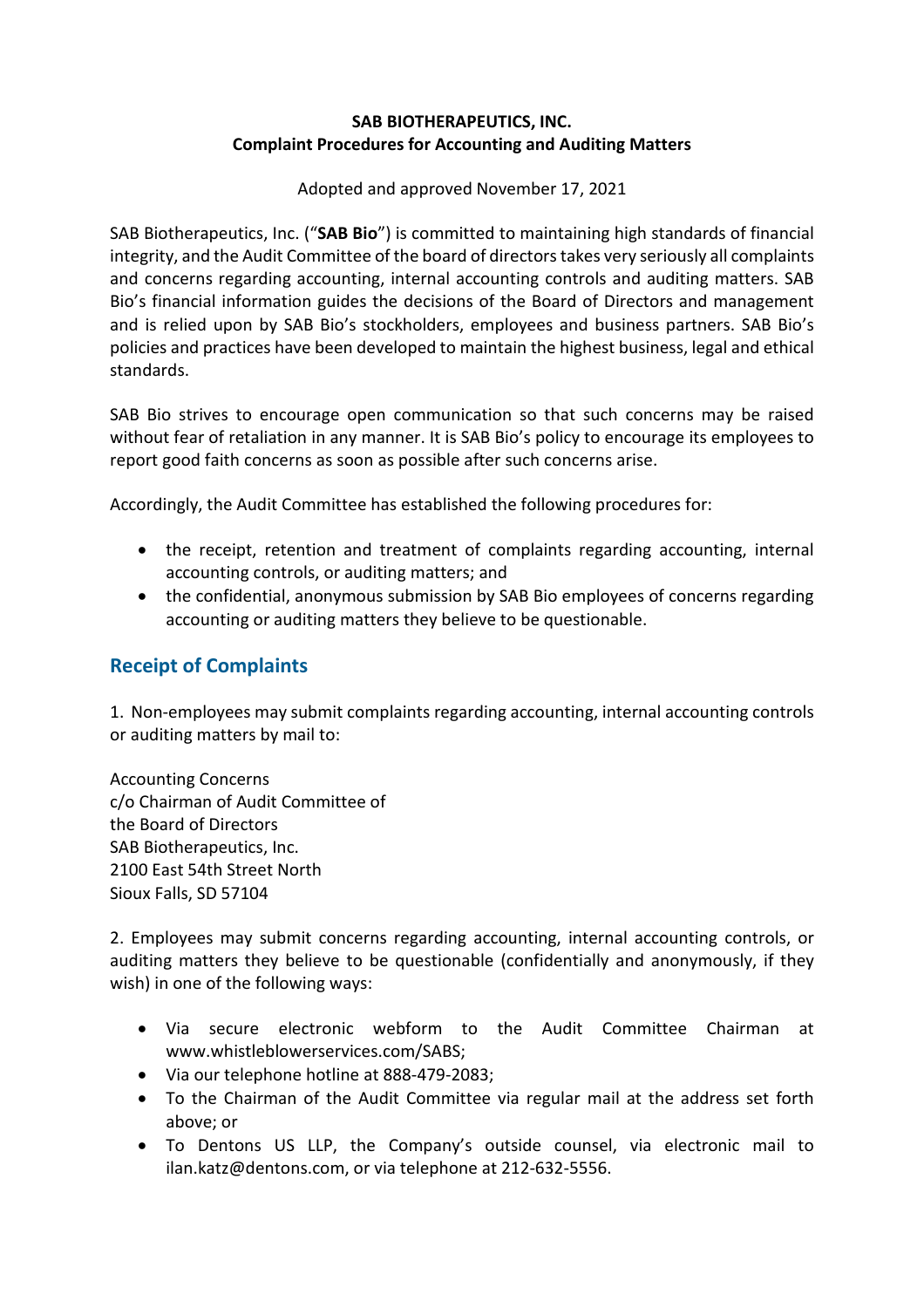3. The methods of submitting complaints shall be published on SAB Bio's external and internal websites in such manner as the Chief Compliance Officer, in consultation with the Audit Committee, deems appropriate. It shall be emphasized to employees that each of the methods of submitting complaints listed above may be used anonymously and that such complaints shall be treated confidentially.

4. Except for complaints sent directly to the Audit Committee, all complaints will be forwarded to the Chief Compliance Officer for treatment as set forth below.

## **Treatment of Complaints**

1. All accounting and auditing complaints received shall be entered on an accounting and auditing matters log, which shall include, among other things, information regarding the date the complaint was received, a description of the complaint, the submitter (if provided), and the status and disposition of an investigation of the complaint. Receipt of the complaint will be acknowledged to the sender within a reasonable period following receipt, if appropriate information for response is supplied.

2. Non-accounting or non–auditing complaints shall be logged separately and will be forwarded to the appropriate person or department for investigation, unless the Chief Compliance Officer determines that other treatment is necessary (*e.g*., such complaint involves a finance employee or executive officer). If employees feel that internal reporting of non-accounting or non-auditing matters would be inappropriate under the circumstances, employees may make reports directly to the Audit Committee according to the procedures specified above.

3. With respect to complaints not initially directed to the Audit Committee regarding accounting or auditing matters, the Chief Compliance Officer will report immediately to the Audit Committee matters he or she deems significant (*e.g*., allegations of fraud or allegations of accounting or auditing matters it believes to be questionable involving executive officers). The Audit Committee shall direct and oversee an investigation of such complaints, as well as any complaints initially directed to the Audit Committee, as it determines to be appropriate.

4. All other complaints regarding accounting or auditing matters shall be reviewed under the direction and oversight of the Chief Compliance Officer, who will involve such other parties, including outside advisors, as deemed appropriate. The Chief Compliance Officer shall provide the Audit Committee with a quarterly report of all accounting or auditing complaints received and an update of pending investigations. The Audit Committee may request special treatment for any complaint and may assume the direction and oversight of an investigation of any such complaint.

5. Confidentiality of complaints will be maintained to the fullest extent possible, consistent with the need to conduct an adequate review.

6. In all cases, prompt and appropriate corrective action shall be taken as determined by the Audit Committee. An employee may be subject to disciplinary action, which may include the termination of his or her employment, if the employee fails to cooperate in an investigation or deliberately provides false or misleading information during an investigation. The specific action that will be taken in response to a report will depend on the nature and gravity of the